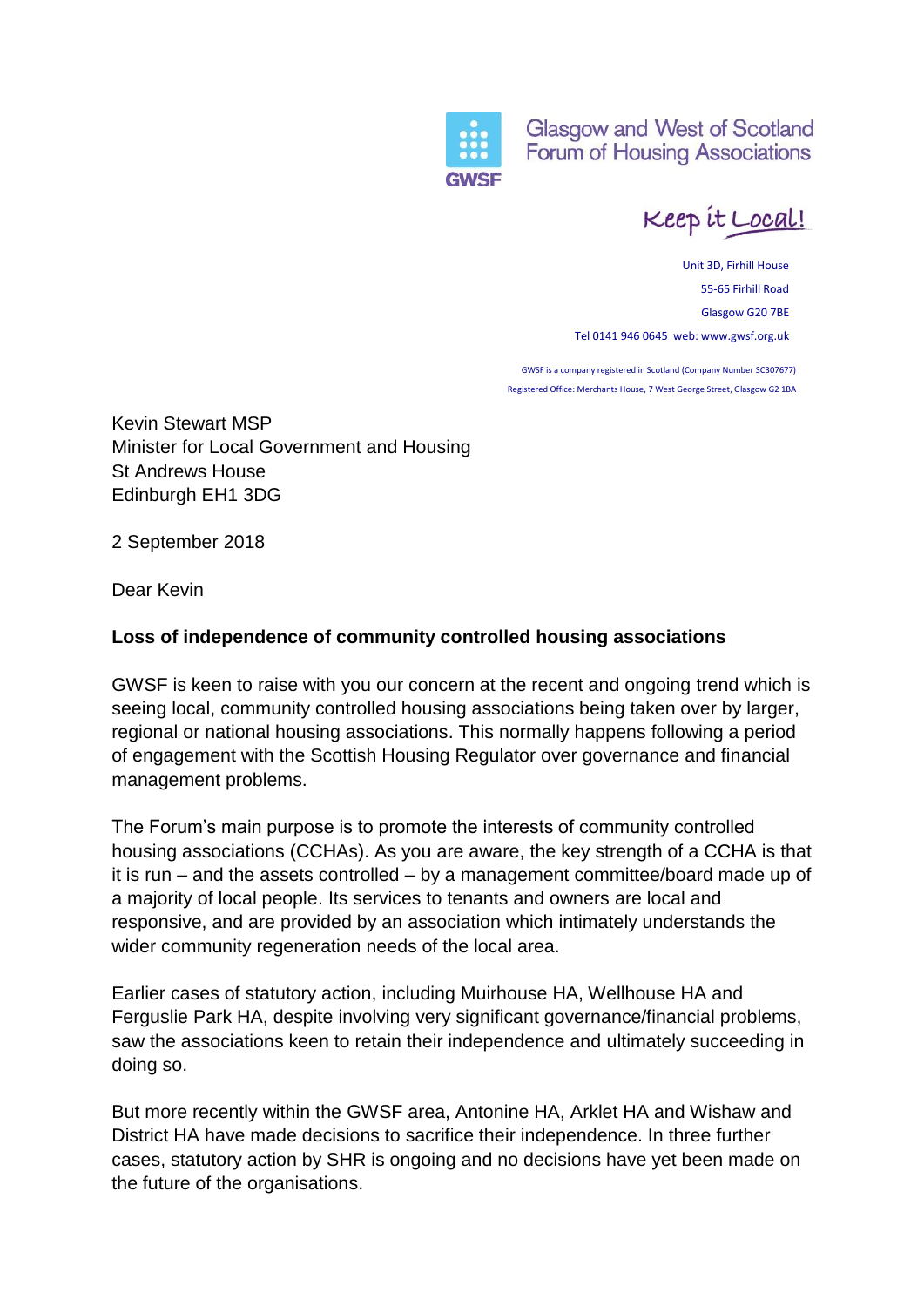GWSF recognises that in legal and constitutional terms, each decision over the future of the association is made by the association itself. In raising our concerns with you we are not seeking to criticise specific decisions made by individual associations, each of whose circumstances will differ from others.

We recognise too that tenants are consulted at the point where the decision has been made about the type of structural relationship the association wishes to pursue and about its choice of preferred partner.

We would further accept that there have been some situations where the community ownership model has failed. In very small communities, or where there are serious financial issues, it has not always proven possible to sustain the model.

But the trend in loss of independence of associations which have existed for 20-30 years or more now appears to be gathering pace on a worrying scale. Too often it is happening with associations which, despite the serious issues that have arisen, are in a good overall financial position with low debt per property, and are continuing to provide very good repairs and other services to tenants, as evidenced by Charter indicators.

What is being decided all too readily in many cases seems to be founded upon the view that the local community cannot be entrusted with the ownership and management of their own housing assets. This is leading to the conclusion that there is no prospect of the local community (through its control of the local housing association) exercising competent governance in the same way that over 50 hugely successful organisations across the West of Scotland and Glasgow currently do. It seems it is being concluded that the community needs 'competent outsiders' to take over control of its assets.

Associations subject to statutory intervention are effectively brought under the control of appointees to the board and an external consultant acting as 'special manager'. We know that many such board appointees are experienced practitioners from our own movement, who are contributing their time and expertise, and we do not wish to criticise them or their judgement. But it does mean that control over the future of the association is in the hands of  $-$  or at the very least strongly influenced by – people from outside the local area.

The issue we must home in on is whether there are inherent pressures within the process of regulatory intervention, and/or within associations' subsequent decisionmaking processes, which could sometimes be leading to decisions on loss of independence being taken too readily, before all other options are properly considered.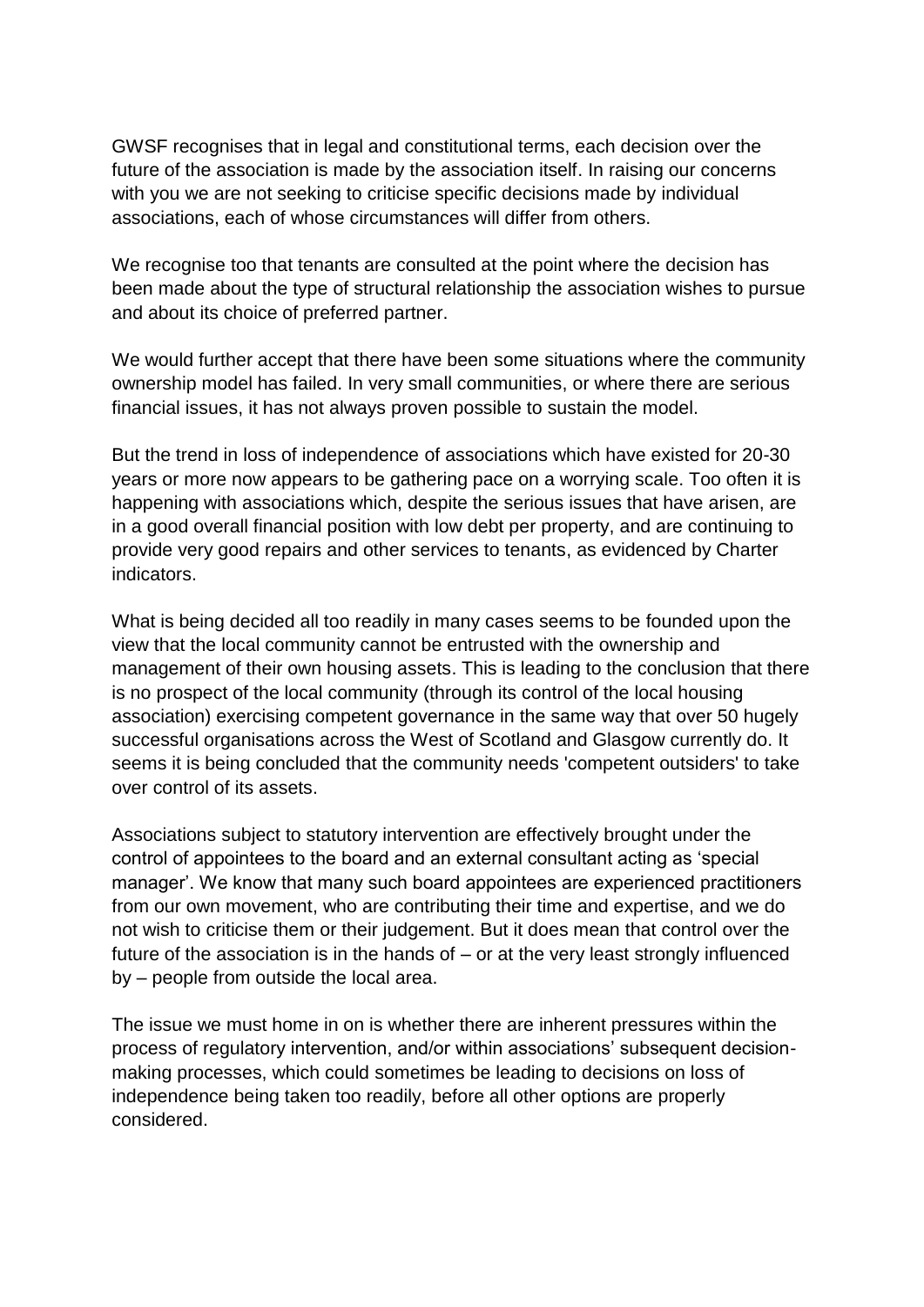Common themes in most cases of intervention are cited by SHR as being poor governance, lack of leadership etc. We do not doubt that associations subject to statutory action have real weaknesses. But such associations frequently have good performance statistics and a perfectly healthy financial position – for example in one case the association had a remarkably low debt per unit at under £11,000 - a key indicator of financial health (indeed this association has demonstrated the financial resilience to absorb the effect of the investment decision which spurred the initial regulatory report). It does not seem right that a larger association can take advantage of the hard-earned, positive financial position built up by a local association over a long period.

A further factor exacerbating our concern is the undue haste with which some associations push through the processes that will lead to loss of independence. In a recent case, an association which had been in engagement with SHR for many years gave only two weeks for potential bidders to express interest in taking over the association. It is difficult to see how this haste is in the best interests of tenants.

It seems to us that in too many cases there may not have been sufficient efforts made to explore how the overall management of an association, including the committee of management, might be revitalised to ensure that the association's hard earned assets remain in the ownership and control of the local community. This would be consistent with the Forum's recent work to highlight new ways in which member associations are attracting new committee/board members as part of their succession planning.

Ongoing independence also means that the association can continue to use its indepth understanding of the local area to make the wider provision that is so crucial in helping communities thrive.

The financial cost to tenants of the merger process is another factor concerning us. Such costs come on top of the crippling cost of statutory intervention, which in one recent case involving a small association amounted to almost £1 million, due partly to a lender calling in a large loan as soon as statutory action was triggered.

Assets being owned and controlled by the local community is consistent with the Scottish Government's aspirations for community empowerment, which Scotland promotes, nurtures, funds and celebrates. And as a sector we welcome the mechanisms in the Community Empowerment Act, as well as the ongoing 'Democracy Matters' and Local Governance Review consultations, which seek to make these aspirations reality. However, if local assets are sold, they will not return to community ownership. This should mean that sale to an external agency must be a last resort, with every reasonable step taken to restore community capacity to govern the housing assets and the local services to tenants.